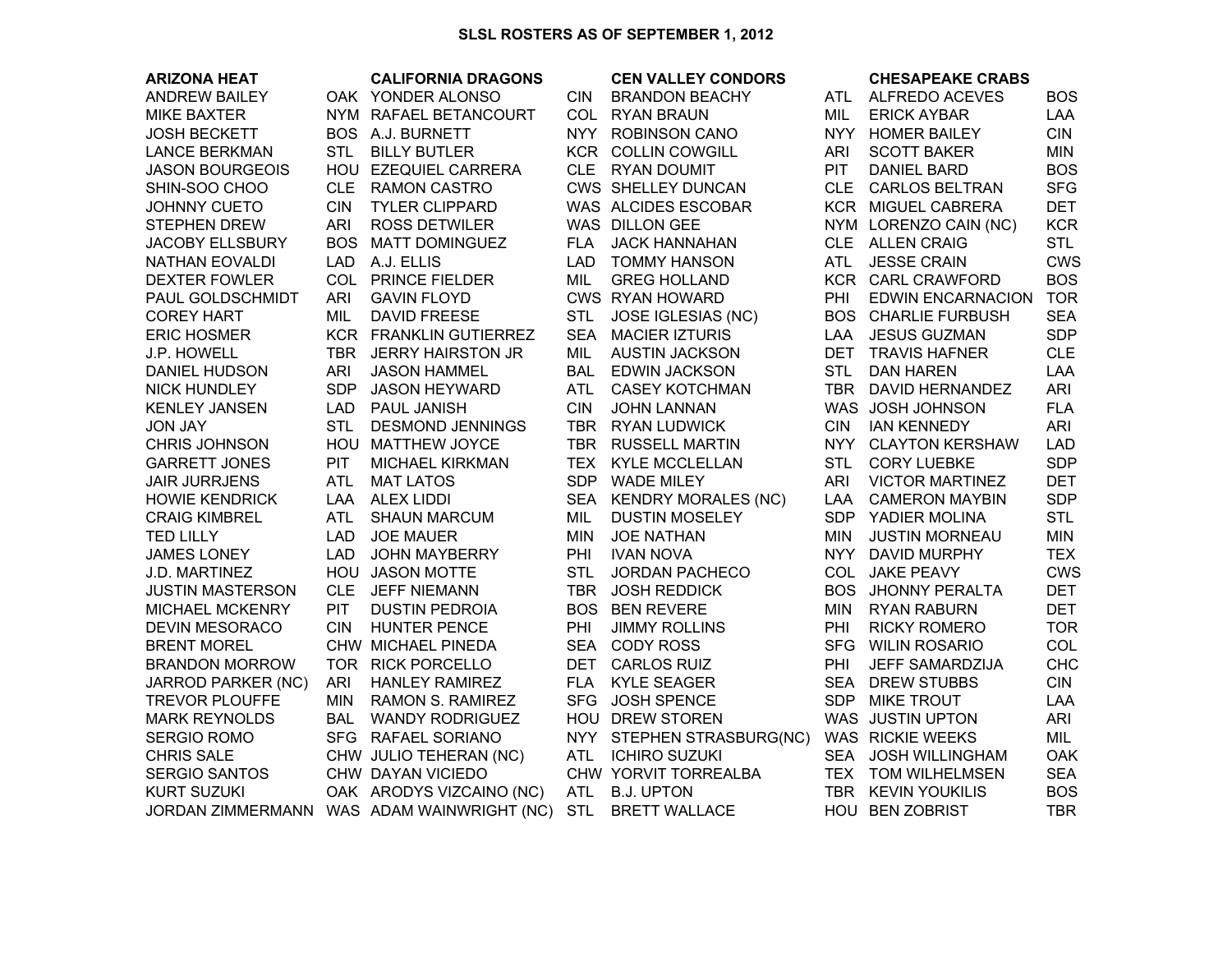## **SLSL ROSTERS AS OF SEPTEMBER 1, 2012**

| <b>EMERALD CITY OSPREY</b> |            | <b>GALAPAGOS TORTOISES</b> |            | <b>JACKSON HOLE GUIDES</b> |            | <b>MALIBU WAVE</b>         |            |
|----------------------------|------------|----------------------------|------------|----------------------------|------------|----------------------------|------------|
| AL ALBURQUERQUE            | DET        | <b>JOSE ALTUVE</b>         |            | HOU ANTONIO BASTARDO       | PHI        | <b>BRETT ANDERSON</b>      | <b>OAK</b> |
| <b>JOHN AXFORD</b>         | MIL        | PEDRO ALVAREZ              | <b>PIT</b> | <b>BRENNAN BOESCH</b>      | DET        | <b>GRANT BALFOUR</b>       | <b>OAK</b> |
| <b>BRANDON BELT</b>        | <b>SFG</b> | <b>JOAQUIN BENOIT</b>      | <b>DET</b> | <b>JULIO BORBON</b>        |            | TEX HEATH BELL             | <b>SDP</b> |
| <b>ADRIAN BELTRE</b>       |            | TEX MATT CAIN              |            | SFG DOMONIC BROWN          | PHI        | SANTIAGO CASILLA           | <b>SFG</b> |
| PETER BOURJOS              |            | LAA ALEX COBB              |            | TBR CLAY BUCHHOLZ          |            | <b>BOS AROLDIS CHAPMAN</b> | <b>CIN</b> |
| <b>JAY BRUCE</b>           | <b>CIN</b> | ZACH COZART                | <b>CIN</b> | <b>JAMEY CARROLL</b>       |            | LAD CHRIS DAVIS            | <b>BAL</b> |
| <b>CHRIS CAPUANO</b>       | <b>LAD</b> | <b>WADE DAVIS</b>          |            | TBR STARLIN CASTRO         |            | CHC R.A. DICKEY            | <b>NYM</b> |
| <b>CHRIS CARPENTER</b>     | <b>STL</b> | <b>SCOTT DOWNS</b>         |            | TOR HANK CONGER            | LAA        | <b>LUCAS DUDA</b>          | <b>NYM</b> |
| <b>BRANDON CRAWFORD</b>    |            | SFG ANDRE ETHIER           | <b>LAD</b> | <b>NELSON CRUZ</b>         |            | TEX DANNY ESPINOSA         | <b>WAS</b> |
| <b>MARK ELLIS</b>          |            | COL MATT GARZA             |            | TBR JOHN DANKS             |            | <b>CWS TODD FRAZIER</b>    | <b>CIN</b> |
| YUNEL ESCOBAR              |            | TOR CARLOS GONZALEZ        |            | COL ALEJANDRO DE AZA       |            | <b>CWS BRETT GARDNER</b>   | <b>NYY</b> |
| RAFAEL FURCAL              | <b>STL</b> | <b>JASON GRILLI</b>        | <b>PIT</b> | RANDALL DELGADO            | ATL        | <b>JASON GIAMBI</b>        | COL        |
| CARLOS GOMEZ               | MIL        | CHASE HEADLEY              | SDP        | <b>RYAN DEMPSTER</b>       |            | CHC DEE GORDON             | <b>LAD</b> |
| <b>SCOTT HAIRSTON</b>      |            | NYM PHILIP HUGHES          | <b>NYY</b> | <b>KYLE DRABEK</b>         |            | TOR ZACH GREINKE           | MIL        |
| ROY HALLADAY               | PHI        | <b>KELLY JOHNSON</b>       | <b>ARI</b> | <b>KYLE FARNSWORTH</b>     |            | TBR COLE HAMELS            | PHI        |
| <b>JOSH HAMILTON</b>       |            | TEX ADAM JONES             | BAL        | <b>NEFTALI FELIZ</b>       |            | TEX OMAR INFANTE           | <b>FLA</b> |
| <b>CASEY JANSSEN</b>       |            | TOR JEFF KEPPINGER         |            | TBR ALEX GORDON            |            | KCR JOHN JASO              | <b>TBR</b> |
| <b>ADAM LAROCHE</b>        |            | WAS JASON KUBEL            | <b>MIN</b> | RAMON HERNANDEZ            | <b>CIN</b> | <b>JIM JOHNSON</b>         | <b>BAL</b> |
| <b>BRANDON LEAGUE</b>      |            | SEA BRYAN LAHAIR           |            | CHC AARON HILL             |            | TOR REED JOHNSON           | <b>ATL</b> |
| <b>MIKE LEAKE</b>          | <b>CIN</b> | <b>JON LESTER</b>          |            | <b>BOS KYLE KENDRICK</b>   | PHI        | <b>CHIPPER JONES</b>       | <b>ATL</b> |
| <b>DERREK LEE</b>          | <b>PIT</b> | <b>WILTON LOPEZ</b>        |            | <b>HOU JASON KIPNIS</b>    |            | CLE PAUL KONERKO           | <b>CWS</b> |
| <b>TIM LINCECUM</b>        | <b>SFG</b> | <b>JED LOWRIE</b>          |            | BOS RYAN LAVARNWAY         |            | <b>BOS CARLOS LEE</b>      | <b>FLA</b> |
| <b>TOMMY MILONE</b>        |            | OAK JESUS MONTERO          |            | NYY KYLE LOHSE             | <b>STL</b> | <b>BRENT LILLIBRIDGE</b>   | <b>CWS</b> |
| <b>MIKE NAPOLI</b>         | TEX        | <b>MATT MOORE (NC)</b>     |            | TBR EVAN LONGORIA          | <b>TBR</b> | <b>JONATHAN LUCROY</b>     | MIL        |
| <b>DARREN OLIVER</b>       |            | TEX DANIEL MURPHY          |            | NYM RYAN MADSON            | PHI        | ANDREW MCCUTCHEN           | <b>PIT</b> |
| <b>SALVADOR PEREZ</b>      |            | <b>KCR TROY PATTON</b>     | BAL        | <b>NICK MARKAKIS</b>       | BAL        | <b>MARK MELANCON</b>       | HOU        |
| PLACIDO POLANCO            | PHI        | <b>JOEL PERALTA</b>        |            | WAS SEAN MARSHALL          |            | CHC JUAN PIERRE            | <b>CWS</b> |
| <b>TRAYVON ROBINSON</b>    |            | SEA BRYAN PETERSEN         | FLA        | <b>BRANDON MCCARTHY</b>    |            | OAK A.J. PIERZYNSKI        | <b>CWS</b> |
| <b>BRENDAN RYAN</b>        |            | SEA BUSTER POSEY           | <b>SFG</b> | <b>JAMES MCDONALD</b>      | <b>PIT</b> | <b>WILSON RAMOS</b>        | <b>WAS</b> |
| EDUARDO SANCHEZ            | <b>STL</b> | <b>DAVID PRICE</b>         |            | TBR RICKY NOLASCO          | <b>FLA</b> | ANIBAL SANCHEZ             | <b>FLA</b> |
| <b>JONATHAN SANCHEZ</b>    |            | SFG ALEXEI RAMIREZ         |            | <b>CWS ALBERT PUJOLS</b>   | <b>STL</b> | <b>MARCO SCUTARO</b>       | <b>BOS</b> |
| PABLO SANDOVAL             |            | SFG ARAMIS RAMIREZ         |            | CHC COLBY RASMUS           |            | TOR SETH SMITH             | COL        |
| <b>SKIP SCHUMAKER</b>      | <b>STL</b> | <b>ANTHONY RIZZO</b>       |            | SDP FERNANDO RODNEY        | LAA        | <b>GEOVANY SOTO</b>        | <b>CHC</b> |
| ALFONSO SORIANO            |            | CHC JUSTIN RUGGIANO        |            | NYM SEAN RODRIGUEZ         |            | TBR HUSTON STREET          | <b>SDP</b> |
| <b>JUSTIN TURNER</b>       |            | NYM JAMES SHIELDS          | TBR        | <b>ERVIN SANTANA</b>       | LAA        | RUBEN TEJADA               | <b>NYM</b> |
| <b>JASON VARITEK</b>       |            | <b>BOS MIKE STANTON</b>    | <b>FLA</b> | JOHAN SANTANA (NC)         |            | NYM MARK TRUMBO            | LAA        |
| <b>JUSTIN VERLANDER</b>    |            | DET MARK TEIXEIRA          |            | NYY KELLY SHOPPACH         |            | TBR WILL VENABLE           | <b>SDP</b> |
| <b>JORDAN WALDEN</b>       | LAA        | <b>JIM THOME</b>           | <b>MIN</b> | <b>TRAVIS SNIDER</b>       |            | TOR RYAN VOGELSONG         | <b>SFG</b> |
| <b>JEMILE WEEKS</b>        |            | OAK JACOB TURNER (NC)      | DET        | <b>MATT THORNTON</b>       |            | <b>CWS JACK WILSON</b>     | <b>ATL</b> |
| <b>JAYSON WERTH</b>        |            | WAS MATT WIETERS           | <b>BAL</b> | <b>EDINSON VOLQUEZ</b>     | <b>CIN</b> | <b>RYAN ZIMMERMAN</b>      | <b>WAS</b> |